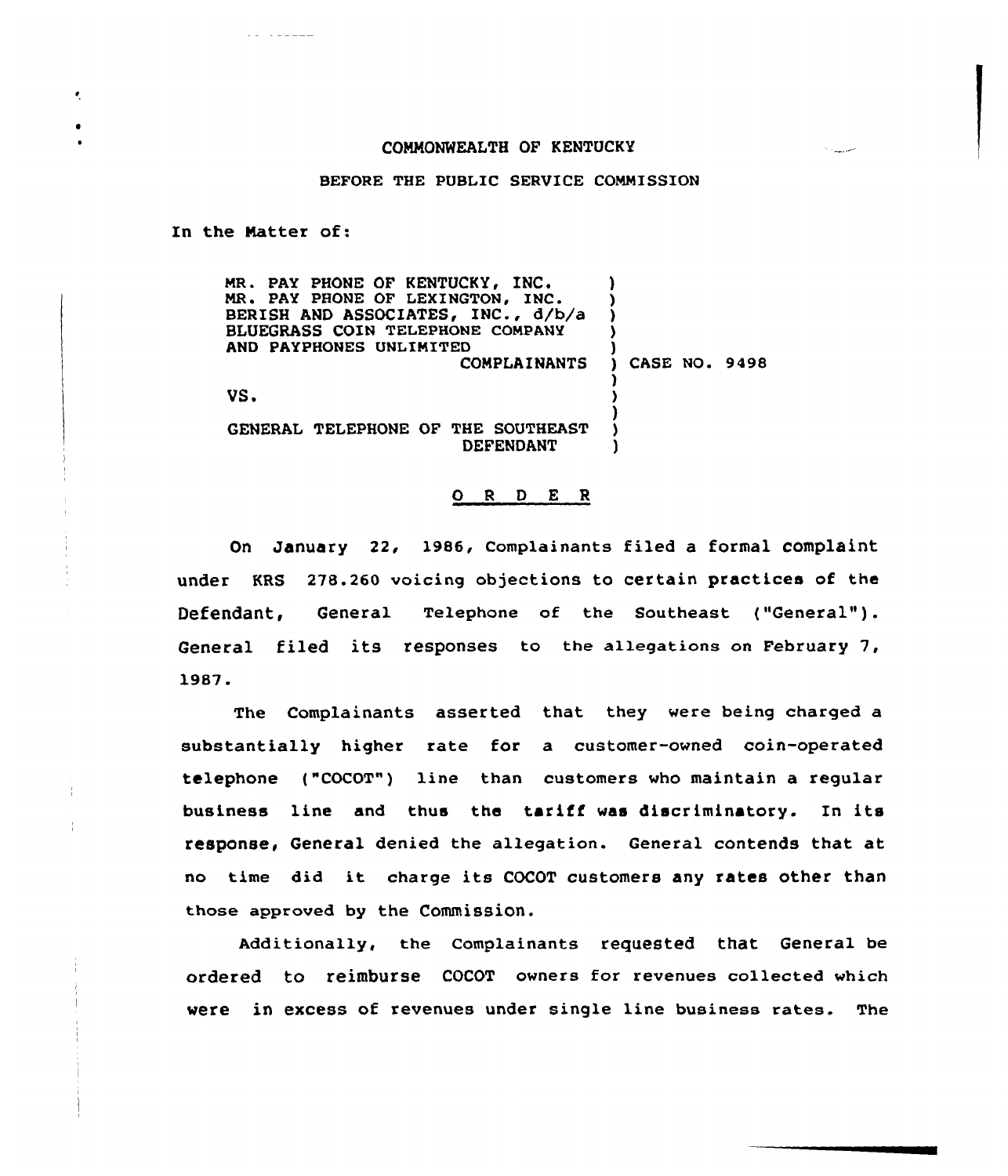Commission in Administrative Case No. 293<sup>1</sup> ruled that single business rates should be applied to COCOT customers. In a subsequent request for clarification the Commission stated that the rates should be made effective on November ll, 1986. The Coaaission is of the opinion that prior to the November ll, 1986, Order rates charged by General to the Complainants for COCOT service vere consistent with tariffs on file at the Commission. Furthermore. the Commission is of the opinion that to require refunds for Complainants' payments to General prior to November ll, 1986, would constitute retroactive rate-making. Thus, the Complainants' request for refunds prior to November 11, 1986, is denied. However, the commission will require General to refund all revenues collected from the Complainants in excess of the revenues which would have been collected under the single business line rate since November 11, 1986.

The Complainants allege that General has subjected them to "unreasonable prejudice and disadvantage in the marketing of their pay phones" by increasing the commissions payable to General' customers on at least two occasions without Commission approval. In addition, the Complainants contend "...the higher commission rate appears to apply to the Defendant's better customers and not across the board to all of its customers." As a remedy the Complainants have requested that the Commission by Order require

 $\mathbf{I}$ An Inquiry Into Local Resale of Exchange Services By STS Providers and COCOT Providers.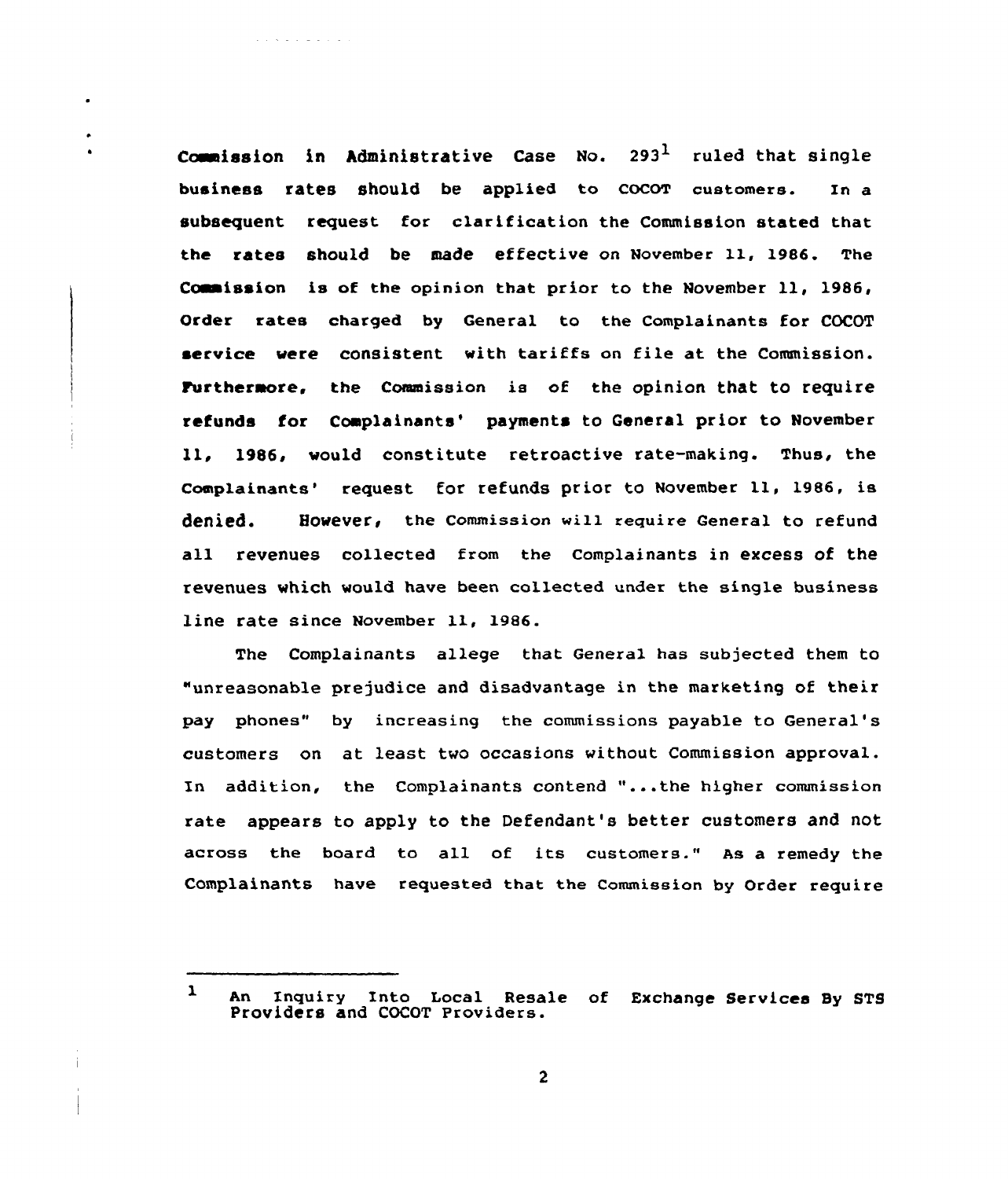that General obtain prior approval for any future increase in its commission rates. General denies the Complainants' allegations. General does admit it pays <sup>a</sup> commission where it locates its public pay telephones. Further it contends that commissions are paid on a uniform basis to every business which houses General' public pay telephones.

The Commission will reject the Complainants' petition. There is no evidence of discrimination. However, it is the opinion of the Commission that increases in the commission rates paid by General can both affect the competitive pay phone market plus adversely affect the rates for local exchange service because of residual pricing. The Commission therefore will require General to seek its approval prior to increasing the commission rates paid to its public coin telephone customers in the future.

The Complainants also requested that the Commission prohibit General from approaching its customers for any purpose having to do with pay telephones, for any reason other than for information necessary to provide maintenance of their lines. In addition, the Complainants requested that the Commission order General to provide them with a list of General's pay telephone locations along with the average revenue collected in each location. The Commission reminds the Complainants that both parties are operating in a competitive market. To the extent that the Commission restricts the normal competitive activity of any party, the pay telephone consumers will be adversely affected. The Commission will not restrict General 's normal competitive marketing practices. As to the request for location and revenue

 $\overline{\mathbf{3}}$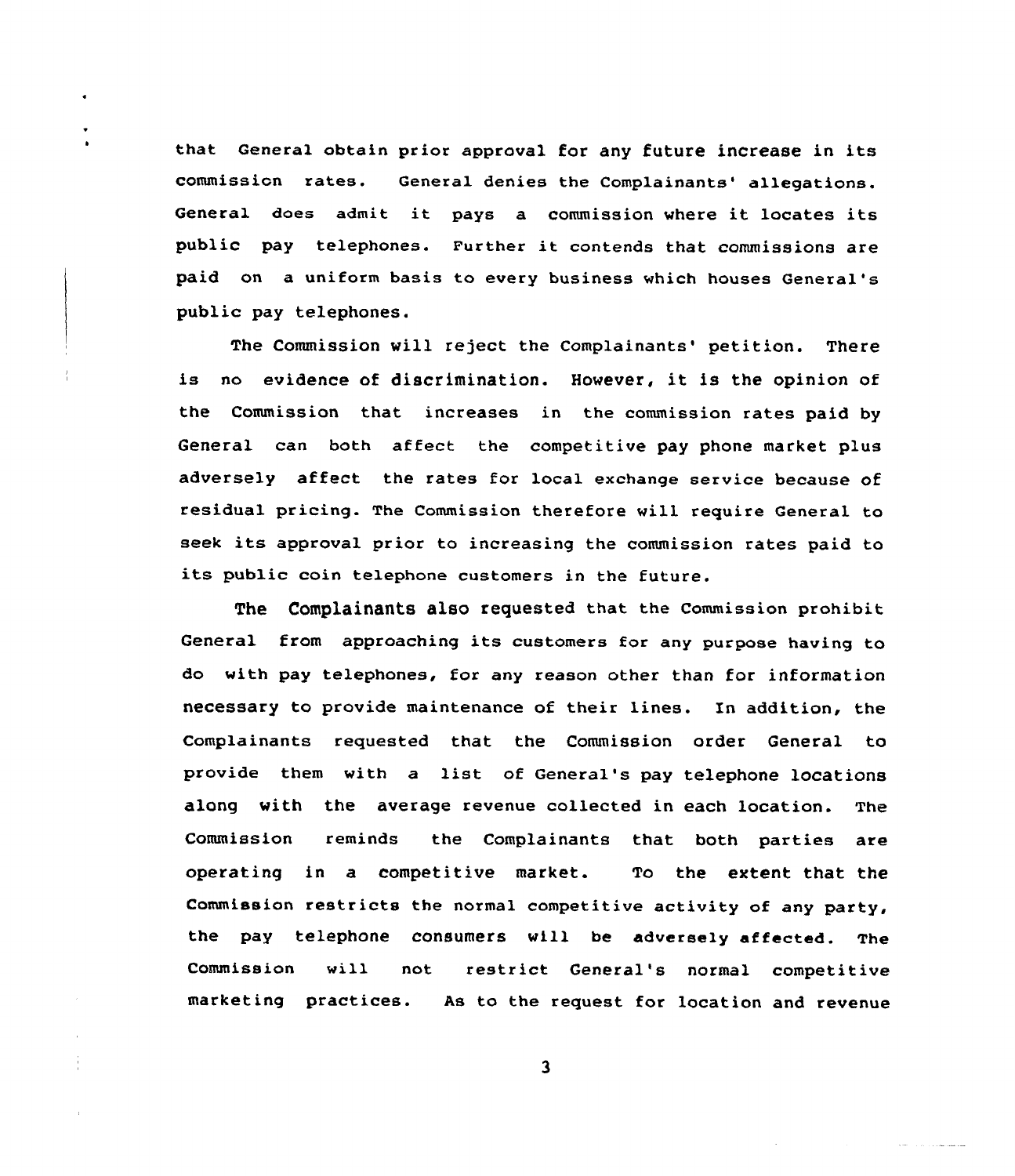information of General's pay telephones, the Commission is of the opinion that it is the responsibility of the Complainants to find methods of competing with General. The Commission in Administrative Case No. 293 provided COCOT owners the opportunity to develop their own market segments. It was not the Commission's intention to either replace or protect the local exchange companies' most profitable pay telephone locations. Therefore, the Commission will deny the Complainants' request.

Finally, the Complainants' request that the Commission "investigate the methods and practices" of General and "require it to conform to the laws of the state." At this point the Commission finds no reason to conduct such an investigation.

IT IS THEREFORE ORDERED that:

 $\bullet$ 

 $\bullet$ 

l. General shall apply the rates to the COCOTS as ordered in Administrative Case No. 293.

2. General shall refund revenues collected from the Complainants which were in excess of amounts authorized in Administrative Case No. 293.

3. In the future, General shall seek approval from the Commission prior to increasing the commission rates paid to its public coin telephone customers.

4. The Complainants and General are advised that the Commission will not restrict the parties' normal competitive marketing practices.

 $\overline{\mathbf{A}}$